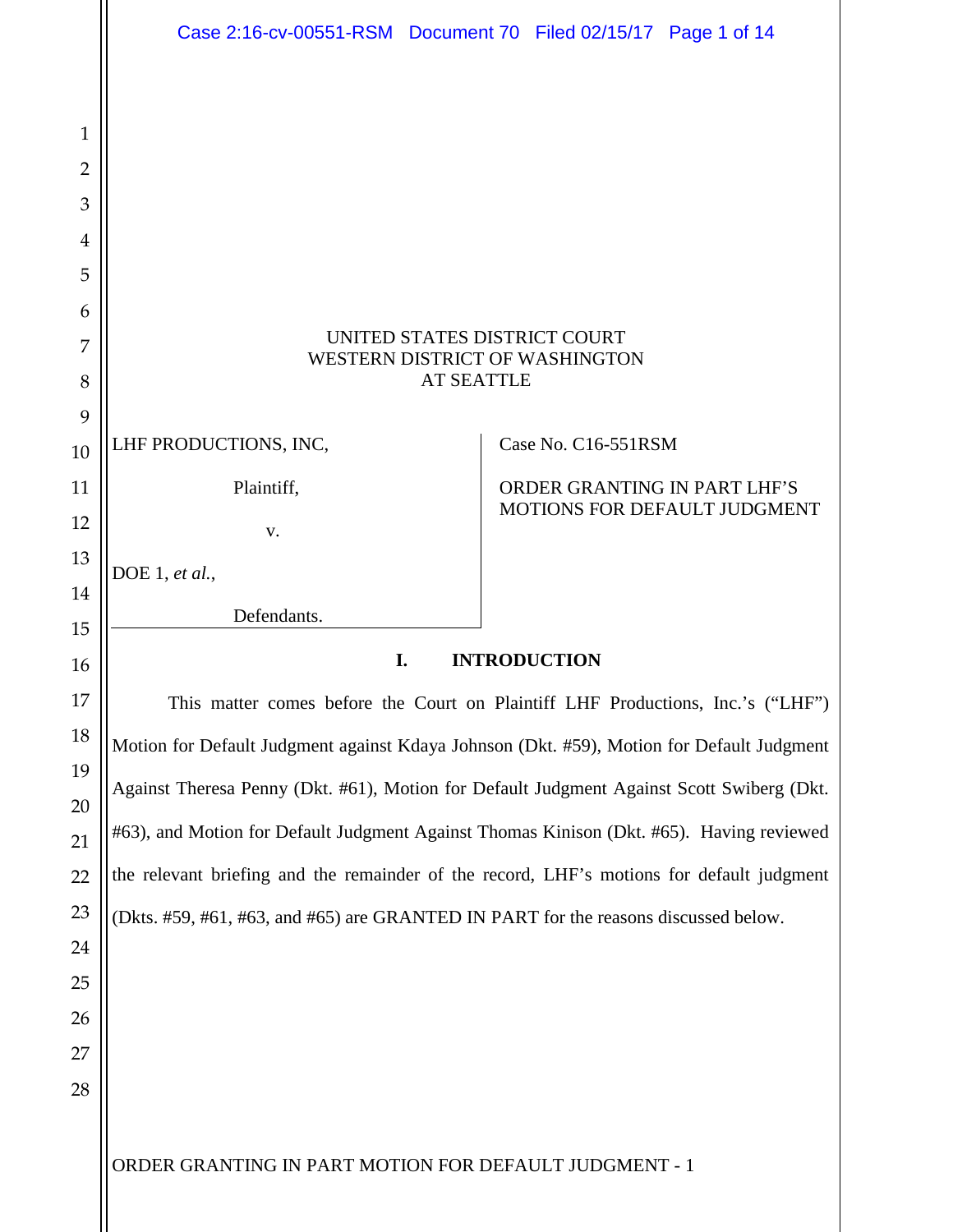26

<span id="page-1-0"></span>27

28

### **II. BACKGROUND**

LHF's motions for default judgment are just a portion of more than fifty default judgment motions filed by LHF in ten of sixteen related cases before the Court.<sup>[1](#page-0-0)</sup> All sixteen cases assert the same cause of action. LHF alleges that close to two hundred named defendants unlawfully infringed its exclusive copyright to the motion picture *London Has Fallen*, which it developed and produced, by copying and distributing the film over the Internet through a peerto-peer network using the BitTorrent protocol. Dkt. #13 ¶¶ 1. Plaintiff uncovered the identities of the alleged infringers after serving several internet service providers ("ISP"s) with subpoenas issued by the Court. Amended complaints identifying the alleged infringers were subsequently filed. Defendants were named in the same Amended Complaint because, given the unique identifier associated with a particular digital copy of *London Has Fallen*, along with the timeframe when the internet protocol address associated with a named defendant accessed that unique identifier, LHF alleges the Defendants were all part of the same "swarm" of users that reproduced, distributed, displayed, and/or performed the copyrighted work. Dkt. #13 ¶¶ 10, 35-36, 41, 46. According to LHF, "[t]he temporal proximity of the observed acts of each Defendant, together with the known propensity of BitTorrent participants to actively exchange files continuously for hours and even days, makes it possible that Defendants either directly exchanged the motion picture with each other, or did so through intermediaries . . . ." Dkt. #13 at 10-15.

In the instant action, Defendants Johnson, Penny, Swiberg, and Kinison (collectively "Defendants") did not respond to LHF's Amended Complaint. The Court entered default against Defendant Johnson and Defendant Swiberg on September 29, 2016, after both parties Ξ <sup>1</sup> *See* Case Nos. C16-551RSM, C16-552RSM, C16-621RSM, C16-623RSM, C16-731RSM, C16-864RSM, C16-865RSM, C16-1015RSM, C16-1017RSM, C16-1175RSM, C16-1089RSM,

ORDER GRANTING IN PART MOTION FOR DEFAULT JUDGMENT - 2

C16-1090RSM, C16-1273RSM, C16-1354RSM, C16-1588RSM, and C16-1648RSM.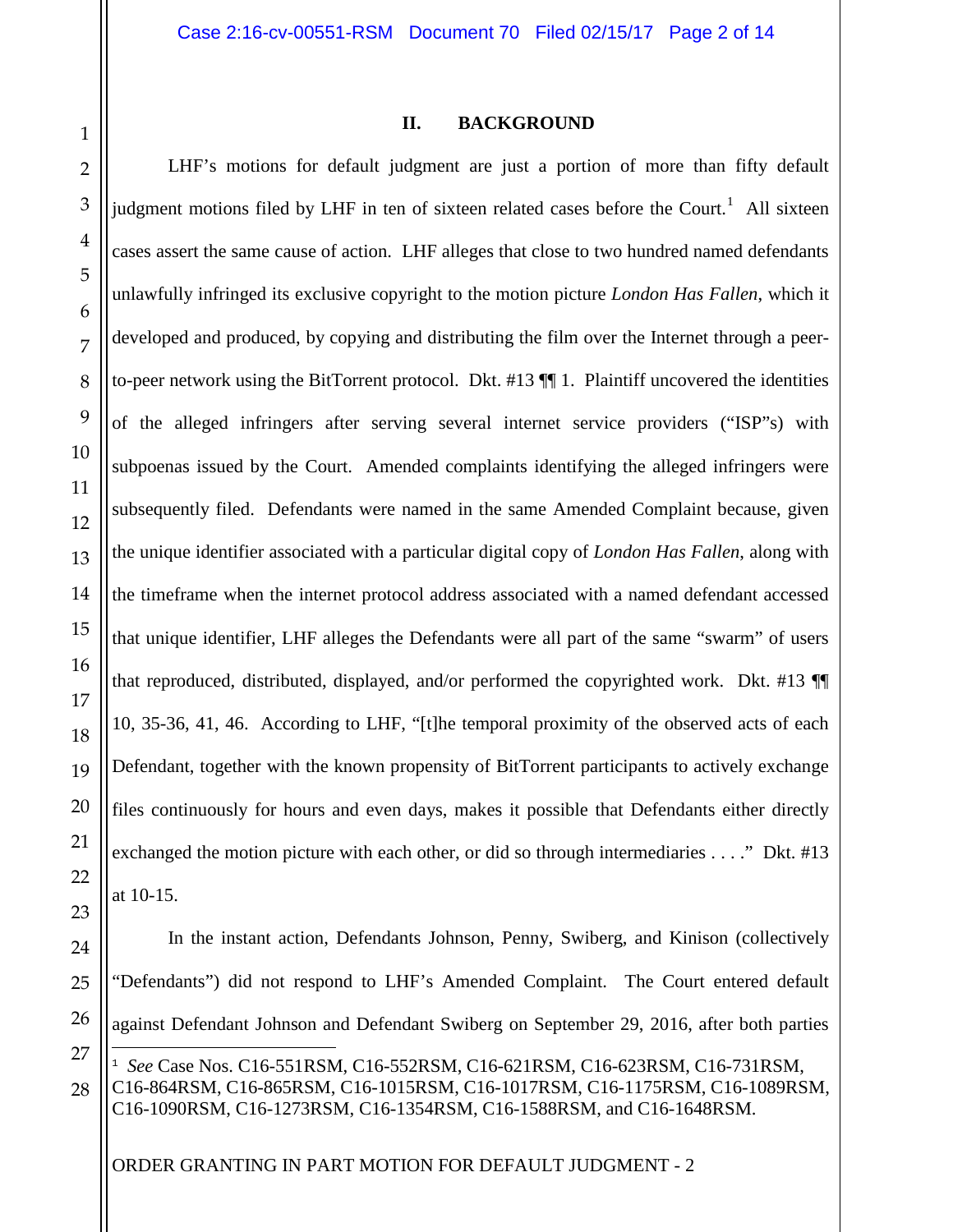failed to respond to LHF's Amended Complaint. *See* Dkts. #41 and #42. Default against Defendant Kinison was entered on October 4, 2016, and default against Defendant Penny was later entered on November 28, 2016, after both defendants also failed to respond. Dkts. #48 and #57. LHF's motions for default judgment against Defendants are now before the Court.

#### **III. DISCUSSION**

Based on this Court's Order of Default and pursuant to Rule 55(a), the Court has the authority to enter a default judgment. Fed. R. Civ. P. 55(b). However, prior to entering default judgment, the Court must determine whether the well-pleaded allegations of a plaintiff's complaint establish a defendant's liability. *Eitel v. McCool*, 782 F.2d 1470, 1471-72 (9th Cir. 1986). In making this determination, courts must accept the well-pleaded allegations of a complaint, except those related to damage amounts, as established fact. *Televideo Sys., Inc. v. Heidenthal*, 826 F.2d 915, 917-18 (9th Cir. 1987). If those facts establish liability the court may, but has no obligation to, enter a default judgment against a defendant. *Alan Neuman Prods. Inc. v. Albright*, 862 F.2d 1388, 1392 (9th Cir. 1988) ("Clearly, the decision to enter a default judgment is discretionary."). Plaintiffs must provide the court with evidence to establish the propriety of a particular sum of damages sought. *Televideo*, 826 F.2d at 917-18**.** 

## A. Liability Determination.

The allegations in LHF's Amended Complaint establish Defendants' liability for copyright infringement. To establish copyright infringement, LHF must demonstrate ownership of a valid copyright and that Defendants copied "constituent elements of the work that are original." *L.A. Printex Indus., Inc. v. Aeropostale, Inc.*, 676 F.3d 841, 846 (9th Cir. 2012) (quoting *Feist Publ'ns, Inc. v. Rural Tel. Serv. Co.*, 499 U.S. 340, 361 (1991)). Here, LHF alleges it owns the exclusive copyright to the motion picture *London Has Fallen*. Dkt.

1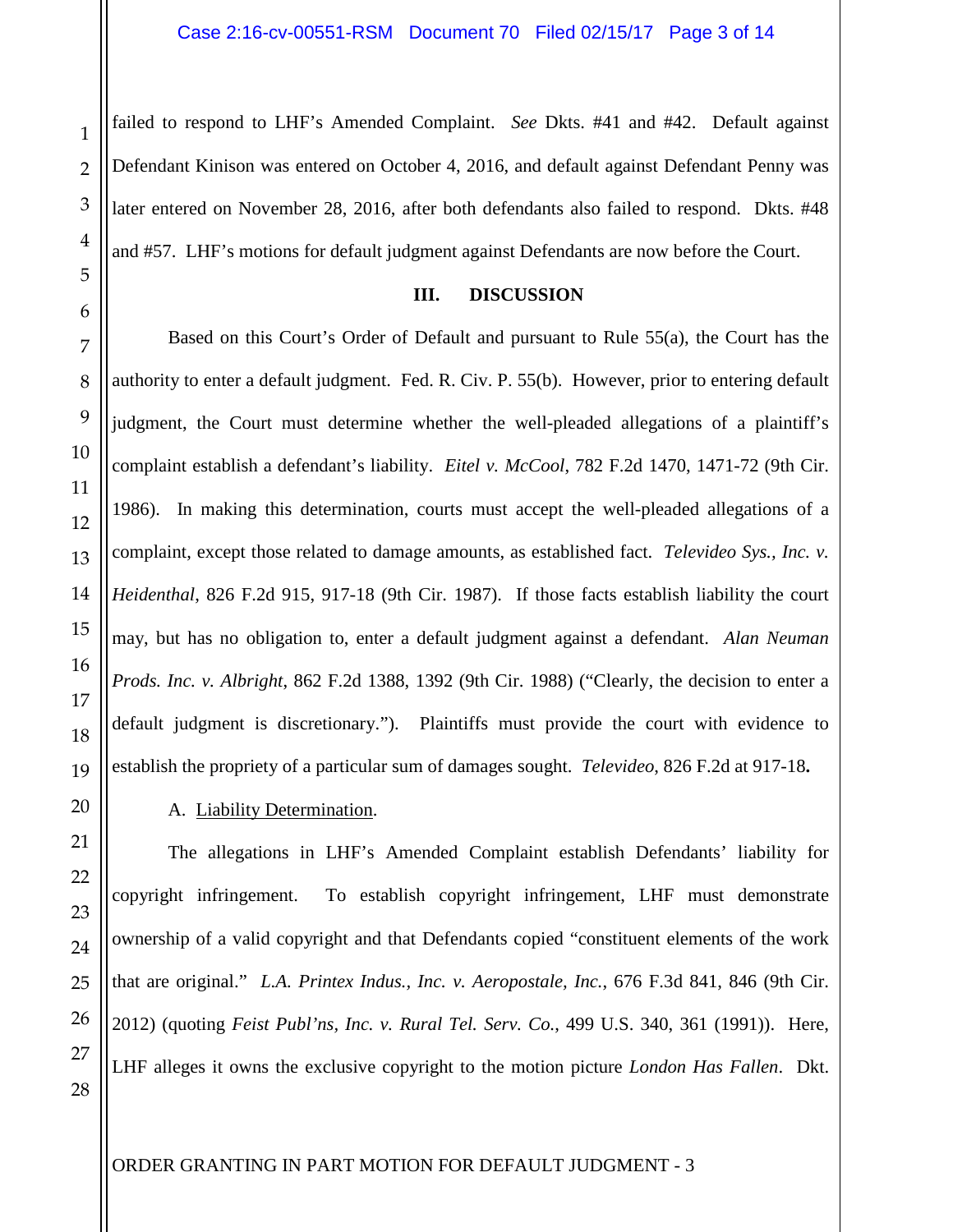#13 ¶¶ 5-9. LHF also alleges that Defendants all participated in the same "swarm" that unlawfully copied and/or distributed the same digital copy of *London Has Fallen*. *Id*. ¶¶ 10, 36, 41, 46. Because Defendants did not respond to LHF's complaint, the Court must accept the allegations in LHF's Amended Complaint as true. *See* Fed. R. Civ. Proc. 8(b)(6). Accordingly, LHF has established Defendants' liability.

B. Default Judgment is Warranted.

 The Court must next determine whether to exercise discretion to enter a default judgment. Courts consider the following factors in making this determination:

"(1) the possibility of prejudice to the plaintiff, (2) the merits of plaintiff's substantive claim, (3) the sufficiency of the complaint, (4) the sum of money at stake in the action; (5) the possibility of a dispute concerning material facts; (6) whether the default was due to excusable neglect, and (7) the strong policy underlying the Federal Rules of Civil Procedure favoring decisions on the merits." *Eitel*, 782 F.2d at 1471-72.

The majority of these factors weigh in favor of granting default judgment against Defendants. LHF may be prejudiced without the entry of default judgment as it will be left without a legal remedy. *See Landstar Ranger, Inc. v. Parth Enters, Inc.*, 725 F. Supp. 2d 916, 920 (C.D. Cal. 2010) (finding plaintiff would suffer prejudice where denying default judgment would leave plaintiff without remedy). LHF's Amended Complaint is also sufficient, and Defendants did not present any evidence or argument to the contrary. Additionally, the Court finds there is a low probability that default against Defendants was due to excusable neglect; Defendants were given ample opportunity to respond to the filings in this matter between the time they were served with LHF's Amended Complaint and when LHF filed its motions for default judgment. *See* Dkts. #27, #32, #33, and #54. Finally, although there is a strong policy favoring decisions on the merits, the Court may consider Defendants' failure to respond to LHF's Amended Complaint and its subsequent motions as an admission that LHF's motions

1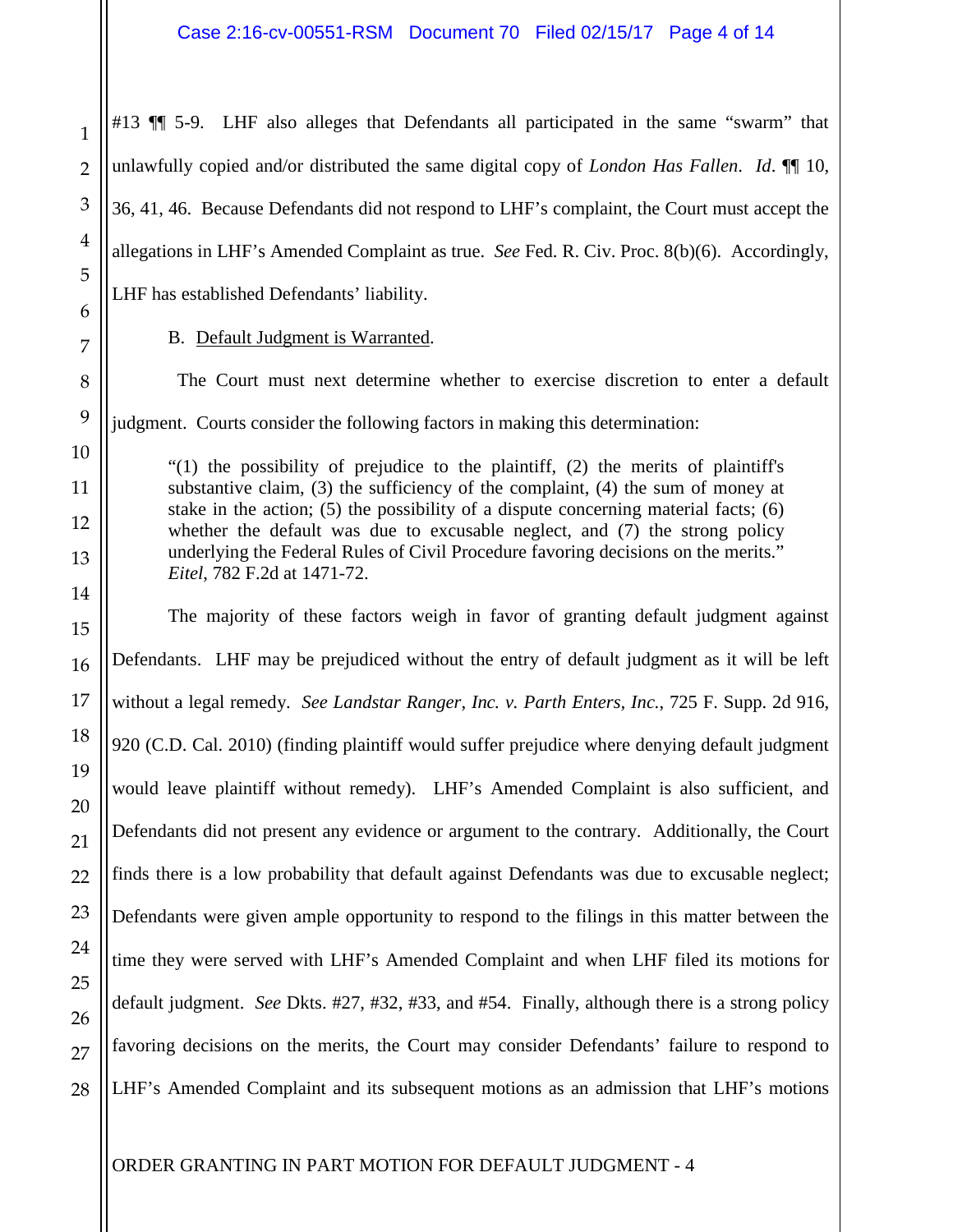have merit. *See* Local Civil Rule 7(b)(2) ("IIf a party fails to file papers in opposition to a motion, such failure may be considered by the court as an admission that the motion has merit.").

However, the Court acknowledges that a dispute concerning the material facts alleged by LHF may arise. *See Qotd Film Inv. Ltd. v. Starr*, No. C16-0371RSL, 2016 WL 5817027, at \*2 (W.D. Wash. Oct. 5, 2016) (acknowledging that dispute concerning material facts may arise in BitTorrent infringement cases). The Court also acknowledges that the amount at stake is not, as LHF contends, modest – LHF seeks enhanced statutory damages in the amount of \$2,500 along with \$2,605.50 in attorneys' fees, and amounts ranging between \$90 and \$150 in costs, for each named Defendant in this matter. Notwithstanding these considerations, the *Eitel* factors weigh in favor of granting default judgment against Defendants.

C. Appropriate Relief.

The Court next considers what relief to grant LHF. LHF seeks the following three categories of relief from each defendant: (1) permanent injunctive relief; (2) statutory damages; and (3) attorney's fees and costs. Each category is discussed in turn below.

i. *Permanent Injunctive Relief*

Permanent injunctive relief is proper in this matter. Section 502(a) of Title 17 of the United States Code allows courts to "grant temporary and final injunctions on such terms as it may deem reasonable to prevent or restrain infringement of a copyright." As part of a default judgment, courts may also order the destruction of all copies of a work made or used in violation of a copyright owner's exclusive rights. 17 U.S.C. § 503(b). Given the nature of the BitTorrent system, and because Defendants have been found liable for infringement, the Court finds Defendants possess the means to continue infringing in the future. *See MAI Sys. Corp. v.* 

1

2

3

4

5

6

7

8

9

10

11

12

13

14

15

16

17

18

19

20

21

22

23

24

25

26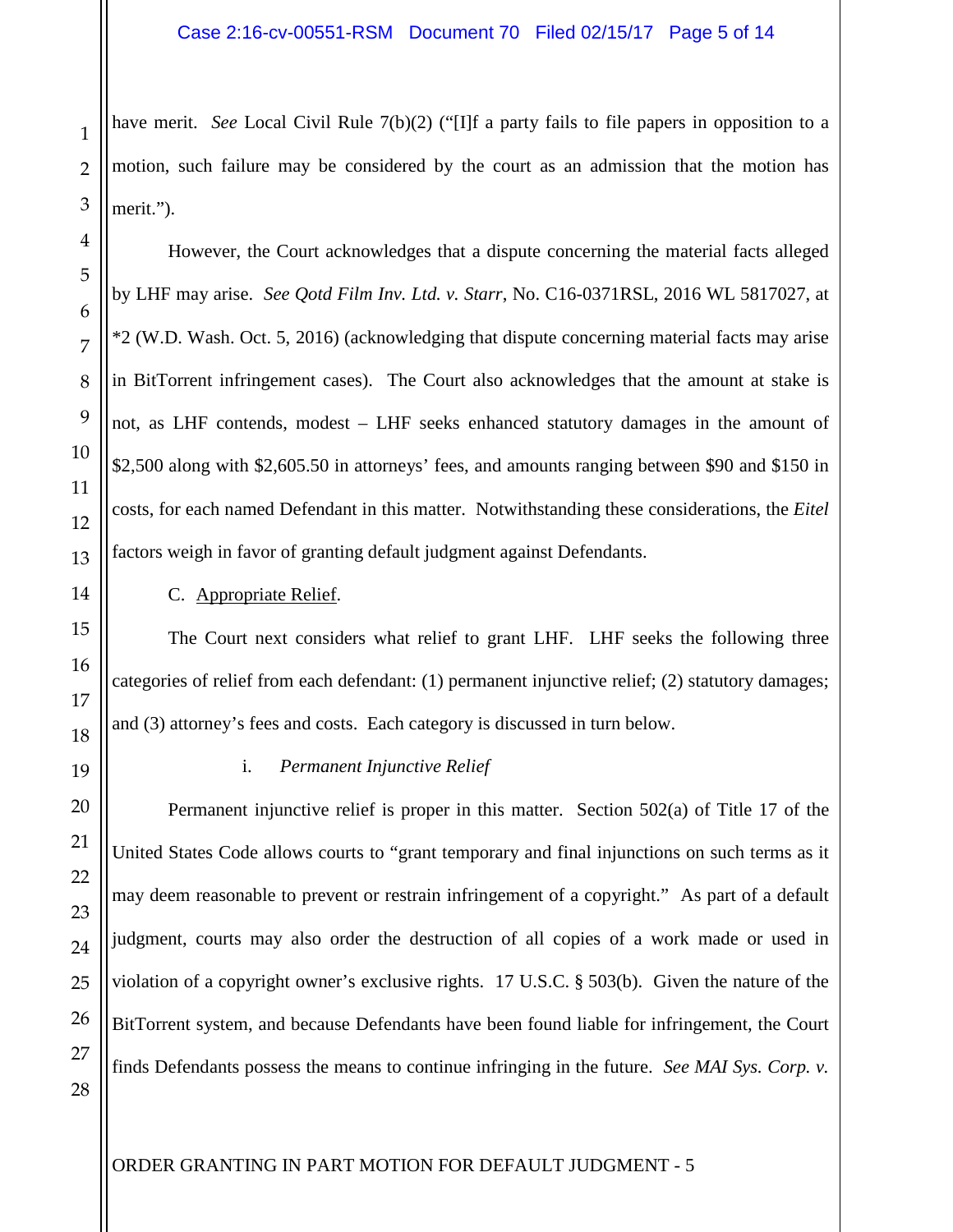*Peak Comput., Inc.*, 991 F.2d 511, 520 (9th Cir. 1993) (granting permanent injunction where "liability has been established and there is a threat of continuing violations."). Consequently, the Court GRANTS LHF's request for a permanent injunction against Defendants. The Court will issue a permanent injunction enjoining Defendants from infringing LHF's rights in *London Has Fallen*. The Court will also order Defendants to destroy all unauthorized copies of *London Has Fallen*.

# ii. *Statutory Damages*

The Court will also award LHF \$750 in statutory damages for Defendants' infringement of the same "seed" file of *London Has Fallen*. The Copyright Act allows plaintiffs to choose between actual or statutory damages. *See* 17 U.S.C. §§ 504(b), (c)(1). The range of statutory damages allowed for all infringements involved in an action, with respect to any one work for which any two or more infringers are jointly and severally liable, is \$750 to \$30,000. 17 U.S.C. §504(c)(1). District courts have "wide discretion in determining the amount of statutory damages to be awarded, constrained only by the specified maxima and minima," and they can take into account whether "the recovery sought is proportional to the harm caused by defendant's conduct." *Harris v. Emus Records Corp.*, 734 F.2d 1329, 1355 (9th Cir. 1984); *Curtis v. Illumination Arts, Inc.*, 33 F. Supp. 3d 1200, 1212 (W.D. Wash. 2014) (quoting *Landstar*, 725 F. Supp. 2d at 921). Because the named Defendants in this action were alleged to have conspired with one another to infringe the same digital copy of LHF's motion picture, the Court will award the sum of \$750 for Defendants' infringement of the same digital copy of *London Has Fallen*. Each of the Defendants is jointly and severally liable for this amount.

LHF argues that a statutory damage award of \$2,500 per defendant should be awarded. The Court is not persuaded. Statutory damages are not intended to serve as a windfall to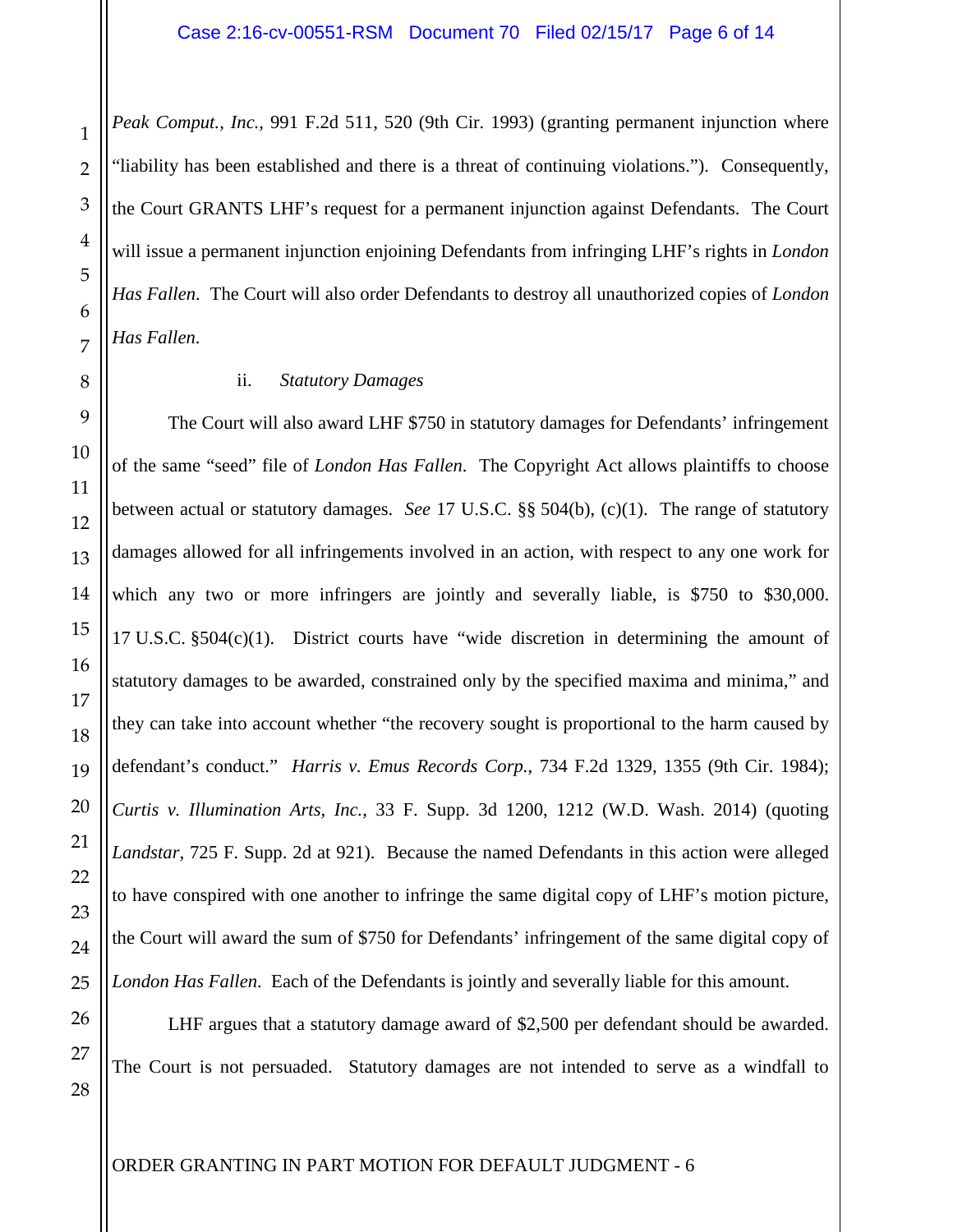#### Case 2:16-cv-00551-RSM Document 70 Filed 02/15/17 Page 7 of 14

plaintiffs, and enhanced statutory damages are not warranted where plaintiffs do not even try to demonstrate actual damages. Additionally, the Court notes that LHF has not shown that any of the Defendants is responsible for the "seed" file that provided LHF's copyrighted work on the BitTorrent network, and LHF has not presented evidence that Defendants profited from the infringement.

LHF's additional attempts to justify imposing enhanced statutory damages are also unpersuasive. *See* Dkts. #59 at 5-6, #61 at 5-6, #63 at 5-6, and #65 at 5-6. In support of an enhanced award, LHF argues that minimum statutory awards fail to accomplish the goals of the Copyright Act; LHF argues that defendants are actually encouraged to disregard court summons and take default judgments when courts award minimum statutory damages. *Id*. The Court is not convinced. As noted in other BitTorrent cases within this jurisdiction, "[p]laintiff offers no support for the proposition that participation in federal litigation should be compelled by imposing draconian penalties that are out of proportion to the harm caused" by a defendant's actions. *Qotd Film*, 2016 WL 5817027, at \*3, n.2.

LHF also cites to tweets which appear to mock statutory minimum awards in other BitTorrent cases. *See* Dkts. #60, Exs. C and D, #62, Exs. C and D, #64, Exs. C and D, #66, Exs. C and D. The Court is not persuaded that viewpoints of individuals not named as defendants in this matter should be attributed to Defendants. LHF has presented no evidence that Defendants in this case will not be dissuaded from infringing in the future. Many barriers to accessing and understanding the legal system exist, and the Court refuses, absent evidence to the contrary, to adopt the position advocated by LHF. The Court "is [thus] not persuaded that a higher award is appropriate simply because certain members of the BitTorrent community are

1

2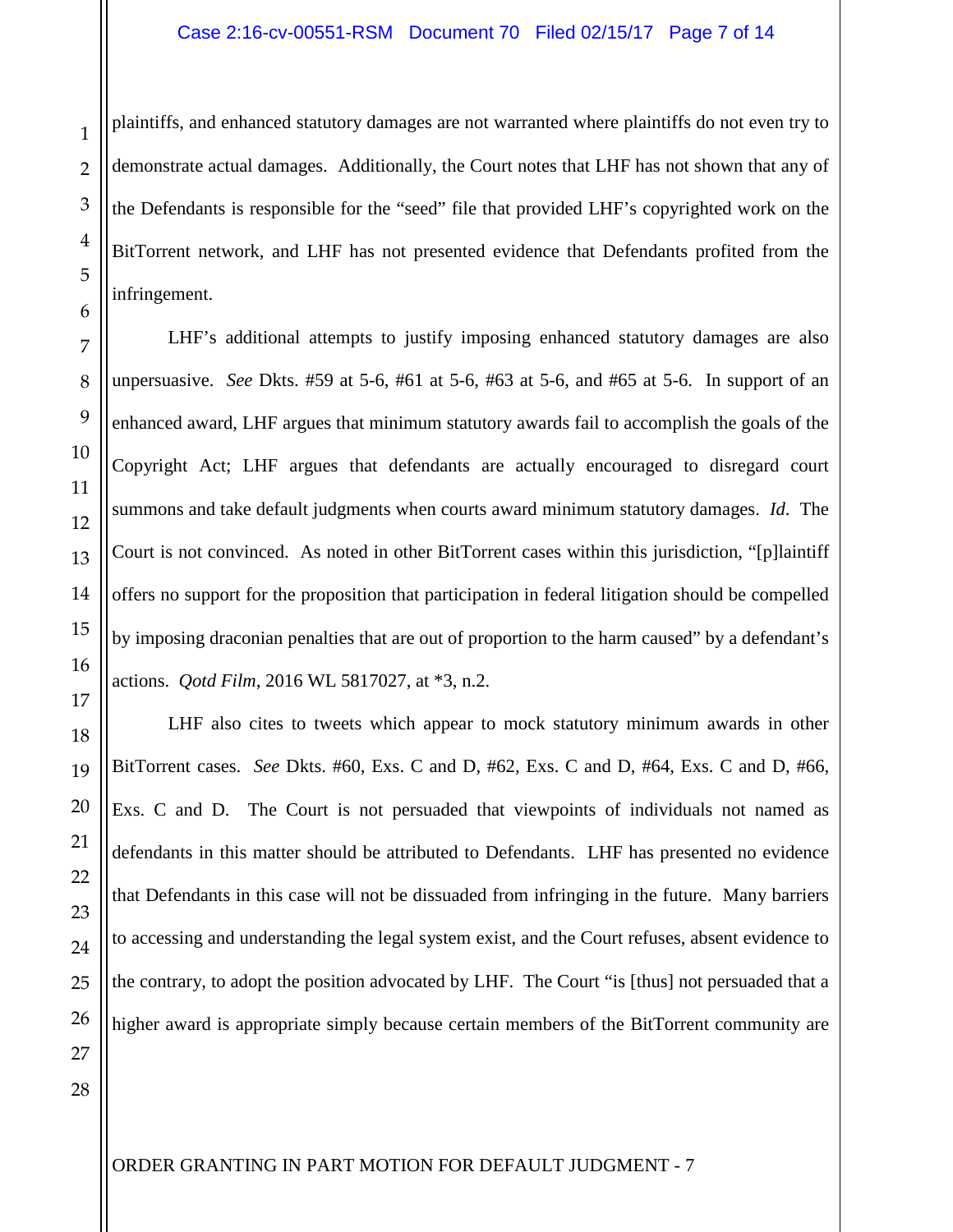not impressed by a \$750 award against someone they do not know." *Qotd Film*, 2016 WL 5817027, at \*3.

### iii. *Attorneys' Fees and Costs*

Finally, LHF asks the Court to award \$2,605.50 in attorneys' fees, and amounts ranging between \$90 and \$150 in costs, against each named defendant in this matter. Dkts. #60 ¶ 10, #62 ¶ 10, #64 ¶ 10, #66 ¶ 10. Pursuant to 17 U.S.C. § 505, the Court "in its discretion may allow the recovery of full costs by or against any party," and "may also award a reasonable attorney's fee to the prevailing party as part of the costs."

The Court agrees that LHF should be awarded attorneys' fees. Courts consider several factors, including "(1) the degree of success obtained, (2) frivolousness, (3) motivation, (4) objective unreasonableness (legal and factual), and (5) the need to advance considerations of compensation and deterrence," when making attorneys' fee determinations under the Copyright Act. *Smith v. Jackson*, 84 F.3d 1213, 1221 (9th Cir. 1996) (citing *Jackson v. Axton*, 25 F.3d 884, 890 (9th Cir. 1994)). Because LHF has succeeded on its non-frivolous claims, and because an award would advance considerations of compensation and deterrence, LHF is entitled to attorneys' fees.

However, LHF's attorneys' fees request is problematic. Courts determine fee award amounts by first determining a "lodestar figure," which is obtained by multiplying the number of hours reasonably expended on a matter by the reasonable hourly rate. *Intel Corp. v. Terabyte Int'l, Inc.*, 6 F.3d 614, 622 (9th Cir. 1993). Courts may then adjust the lodestar with reference to factors set forth in *Kerr v. Screen Extras Guild, Inc.*, 526 F.2d 67, 69-70 (9th Cir. 1975). The relevant *Kerr* factors here are: (1) the time and labor required; (2) the novelty and difficulty of the questions; and (3) the skill requisite to perform the legal services properly.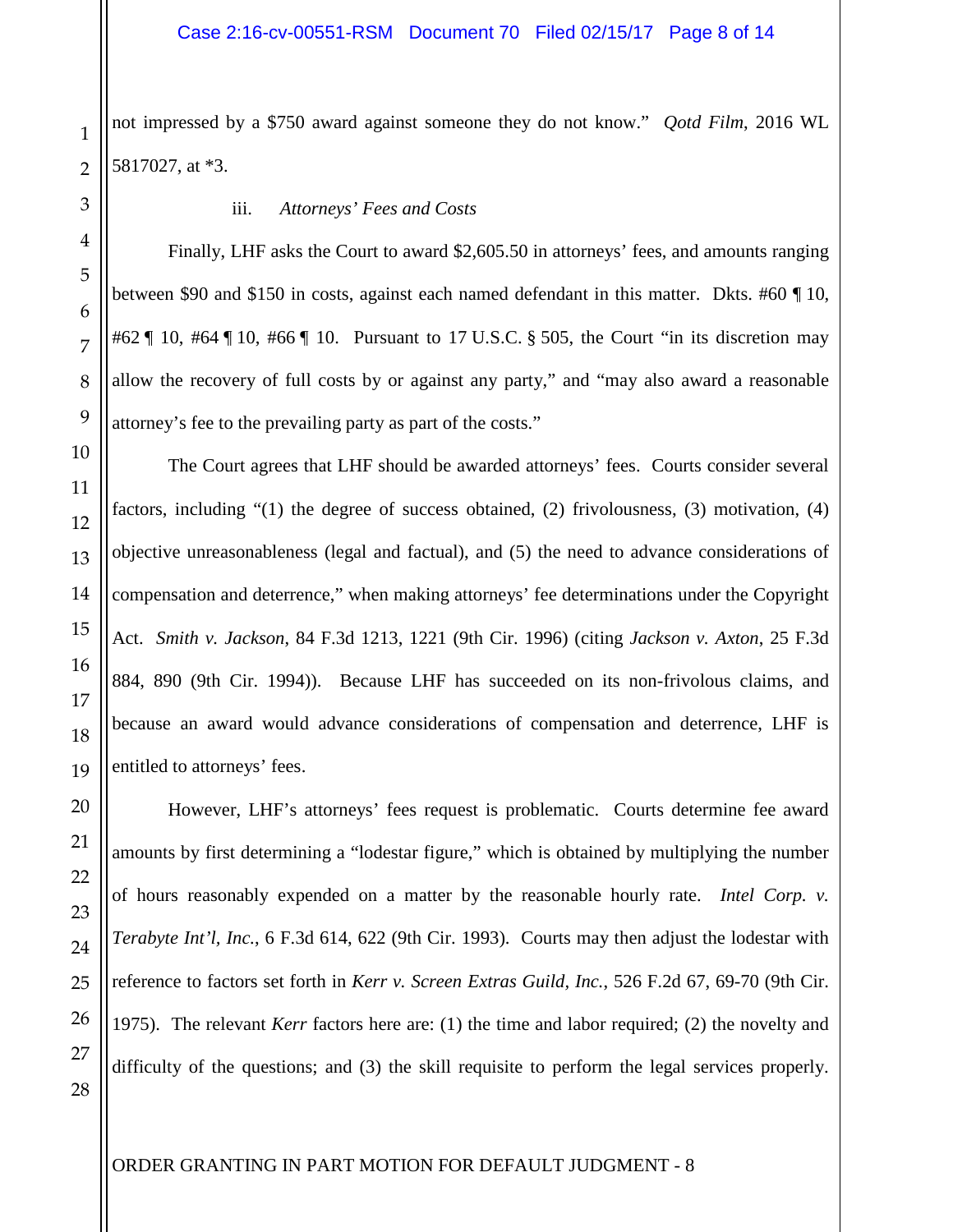"The lodestar amount presumably reflects the novelty and complexity of the issues, the special skill and experience of counsel, the quality of representation, and the results obtained from the litigation." *Intel*, 6 F.3d at 622. Given the nature of the work done by attorney David A. Lowe, the Court does not find LHF's requested hourly rate, or the number of hours requested, to be reasonable.

### 1. *Reasonableness of Rate Requested*

In the Ninth Circuit, the determination of a reasonable hourly rate "is not made by reference to rates actually charged the prevailing party." *Chalmers v. City of Los Angeles*, 796 F.2d 1205 (9th Cir. 1986). Instead, the reasonable hourly rate is determined with reference to the prevailing rates charged by attorneys of comparable skill and experience in the relevant community. *See Blum v. Stenson*, 465 U.S. 886, 895 (1984). "Generally, when determining a reasonable hourly rate, the relevant community is the forum in which the district court sits." *Camacho v. Bridgeport Fin., Inc.*, 523 F.3d 973, 979 (9th Cir. 2008). Courts may also consider "rate determinations in other cases, particularly those setting a rate for the plaintiffs' attorney" as "satisfactory evidence of the prevailing market rate." *United Steelworkers of Am. v. Phelps Dodge Corp.*, 896 F.2d 403, 407 (9th Cir. 1990).

Here, Mr. Lowe argues that \$450 is a reasonable rate for his work. However, Mr. Lowe does not present any evidence that this is the prevailing rate in this community, and similar cases in this District suggest that a lower rate is appropriate. *See Qotd Film*, 2016 WL 5817027 at \*3-4 (refusing to award requested rate of \$450 where counsel did not present evidence that this was prevailing community rate). Notably, in two unrelated BitTorrent cases litigated by Mr. Lowe, courts in this District have awarded Mr. Lowe a rate of \$350 and \$300 for work similar, if not identical, to the work done in this matter. *See Id*. (reducing counsel's hourly rate

1

2

3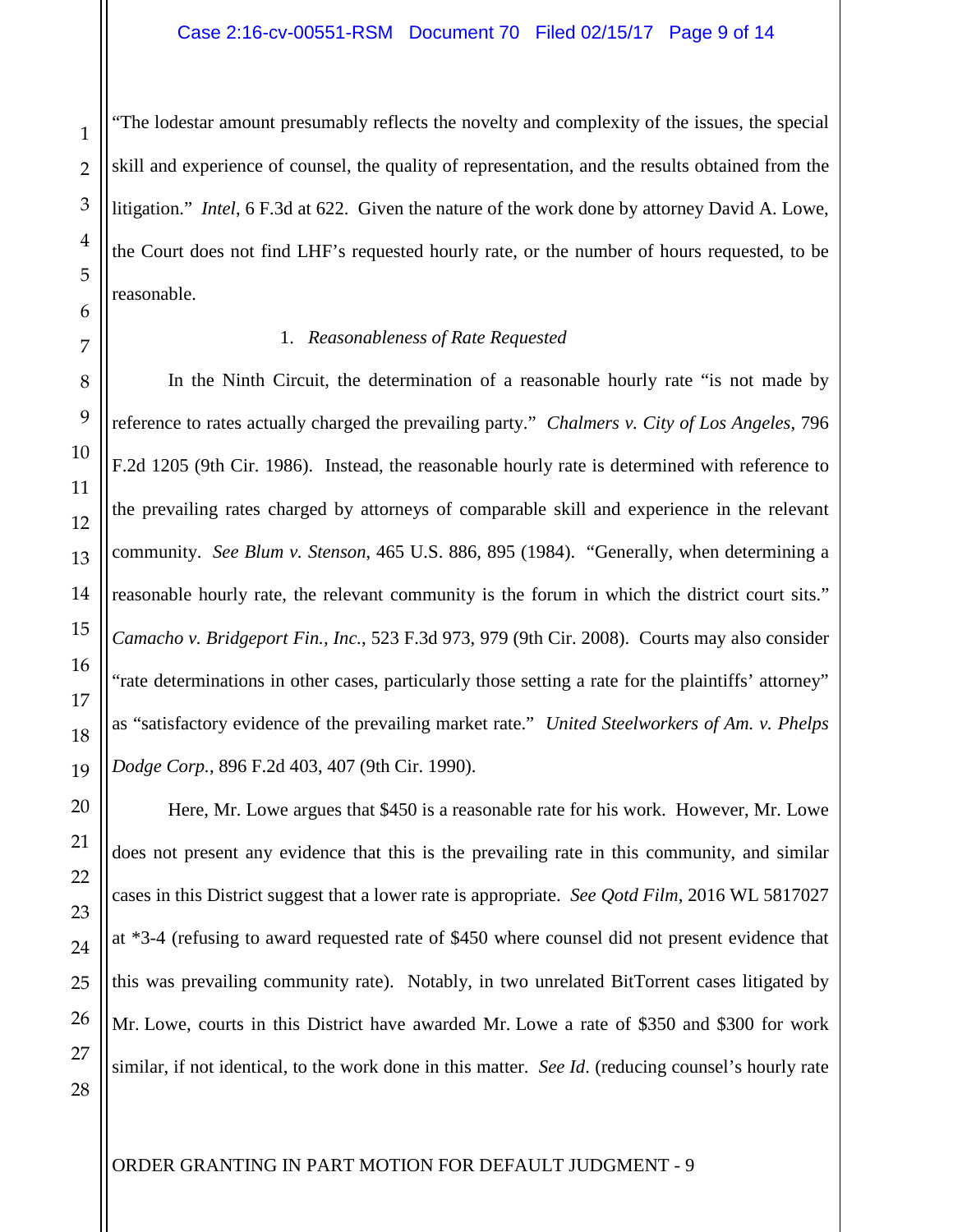to \$350); *also Dallas Buyers Club, LLC v. Nydam, et al.*, 2016 WL 7719874, at \*5-6 (W.D. Wash. August 8, 2016) (reducing counsel's hourly rate to \$300). In *Dallas Buyers Club*, the Court reasoned that an hourly rate of \$300 is far more appropriate because the cases litigated by Mr. Lowe did not require extensive skill or experience. 2016 WL 7719847 at \*6. Indeed, it appears that in litigating *Dallas Buyers Club*, Mr. Lowe, similar to his actions in this case, recycled pleadings used in other cases and encountered little or no opposition from the named defendants. *Id*. Given that Mr. Lowe's work in this matter amounts to nothing more than form pleading, the Court adopts the reasoning of other BitTorrent cases in this District and will reduce Mr. Lowe's hourly rate to \$300.

# 2. *Reasonableness of Hours Requested*

Turning to the reasonableness of the hours requested, the Court notes the party seeking fees "bears the burden of establishing entitlement to an award and documenting the appropriate hours expended and hourly rates." *Hensley v. Eckerhart*, 461 U.S. 424, 437 (1983). The Court also excludes hours that are not reasonably expended because they are "excessive, redundant, or otherwise unnecessary." *Id*. at 434. Further, the Ninth Circuit has held that it is reasonable for a district court to conclude that the party seeking attorney's fees fails to carry its burden of documenting the hours expended when that party engages in "block billing" because block billing makes it more difficult to determine how much time was spent on particular activities. *Welch v. Metro. Life Ins. Co.*, 480 F.3d 942, 948 (9th Cir. 2007).

Mr. Lowe requests an unreasonable number of hours. In support of his attorneys' fees request, Mr. Lowe has submitted four, nearly identical, declarations requesting compensation for 3.8 hours he allegedly spent on each named Defendant. Dkts. #60  $\P$  10, #62  $\P$  10, #64  $\P$  10, #66 | 10. Mr. Lowe also requests fees for the 1.9 hours his associate attorney spent on each

1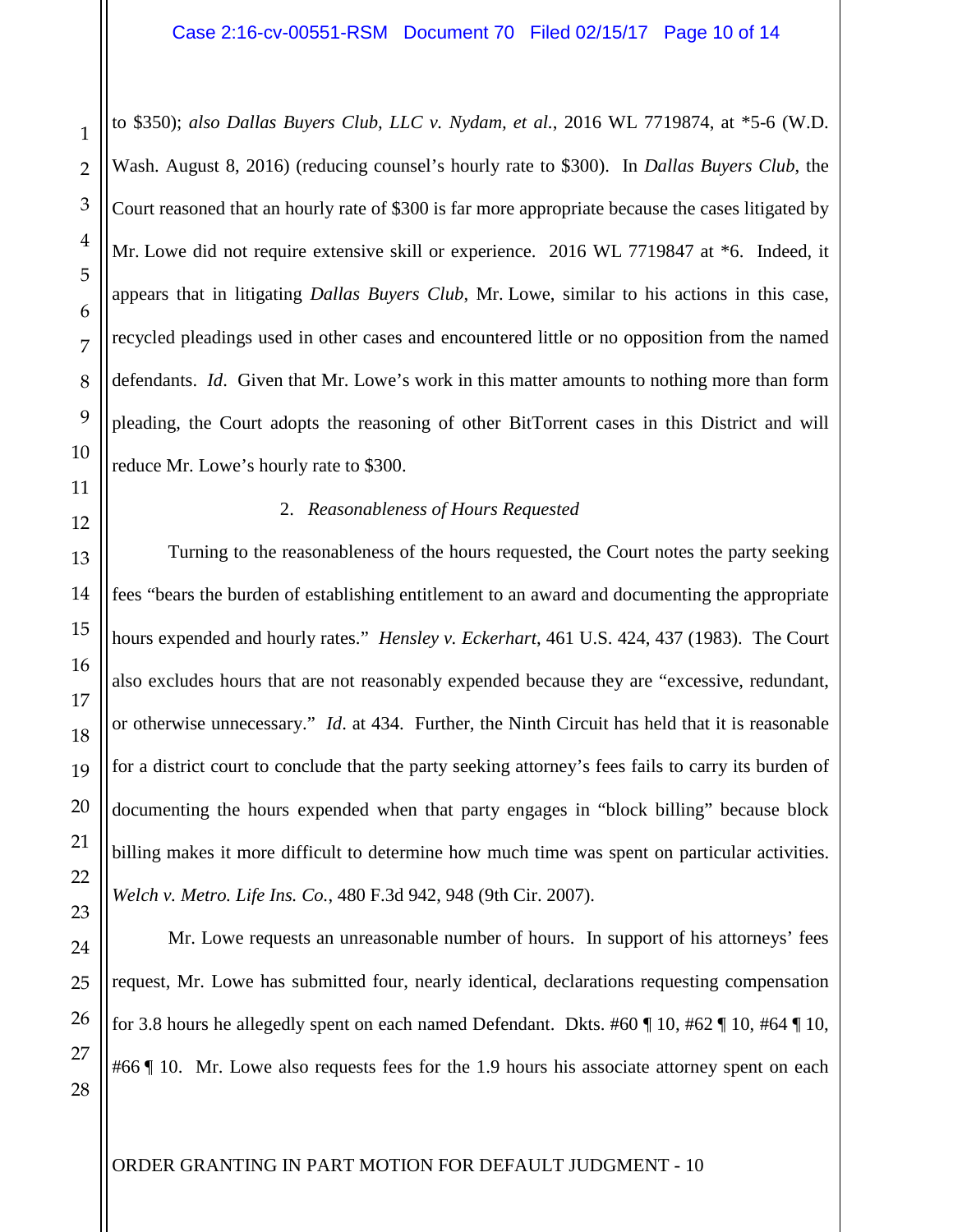named Defendant (at an hourly rate of \$250), and fees for the 2.9 hours his legal assistant spent on each named Defendant (at an hourly rate of \$145). *Id*. Mr. Lowe's activity within this District underscores the unreasonableness of this request.

Since April 2016, Mr. Lowe has filed sixteen cases, each naming LHF as plaintiff, against hundreds of Doe Defendants.<sup>[2](#page-1-0)</sup> These cases have all proceeded in a similar manner. Each of the complaints originally filed in these sixteen cases lists Doe Defendants, identified only by IP addresses, and alleges infringement of LHF's exclusive rights in the motion picture *London Has Fallen*. Groups of Doe Defendants are named in the same complaint because they allegedly infringed the same digital copy of *London Has Fallen* by participating in the same BitTorrent "swarm." After nearly identical complaints were filed, LHF, in all sixteen cases, filed nearly identical motions for expedited discovery. Once the Court granted LHF's motions for expedited discovery, LHF then served subpoenas on the ISPs associated with each Doe Defendant's IP address. Once the ISPs provided LHF with the Doe Defendants' identities, LHF filed amended complaints. Except for the paragraphs identifying the Doe Defendants, all of the amended complaints are identical. As of the filing of this Order, LHF has named 181 defendants.

After amending its complaints, LHF voluntarily dismissed claims against some named defendants. If a claim is not settled, LHF continues to pursue its claim against the named defendants. Many of the remaining defendants have not answered LHF's amended complaints. A named defendant's failure to respond to LHF's amended complaints then prompts LHF to file a motion for default. To date the Court has granted fifty-eight of LHF's motions for default in eleven of LHF's sixteen cases; LHF is still awaiting response from named defendants in the  $\overline{a}$ <sup>2</sup> *See* Case Nos. C16-551RSM, C16-552RSM, C16-621RSM, C16-623RSM, C16-731RSM, C16-864RSM, C16-865RSM, C16-1015RSM, C16-1175RSM, C16-1017RSM, C16-1089RSM,

C16-1090RSM, C16-1273RSM, C16-1354RSM, C16-1588RSM, C16-1648RSM.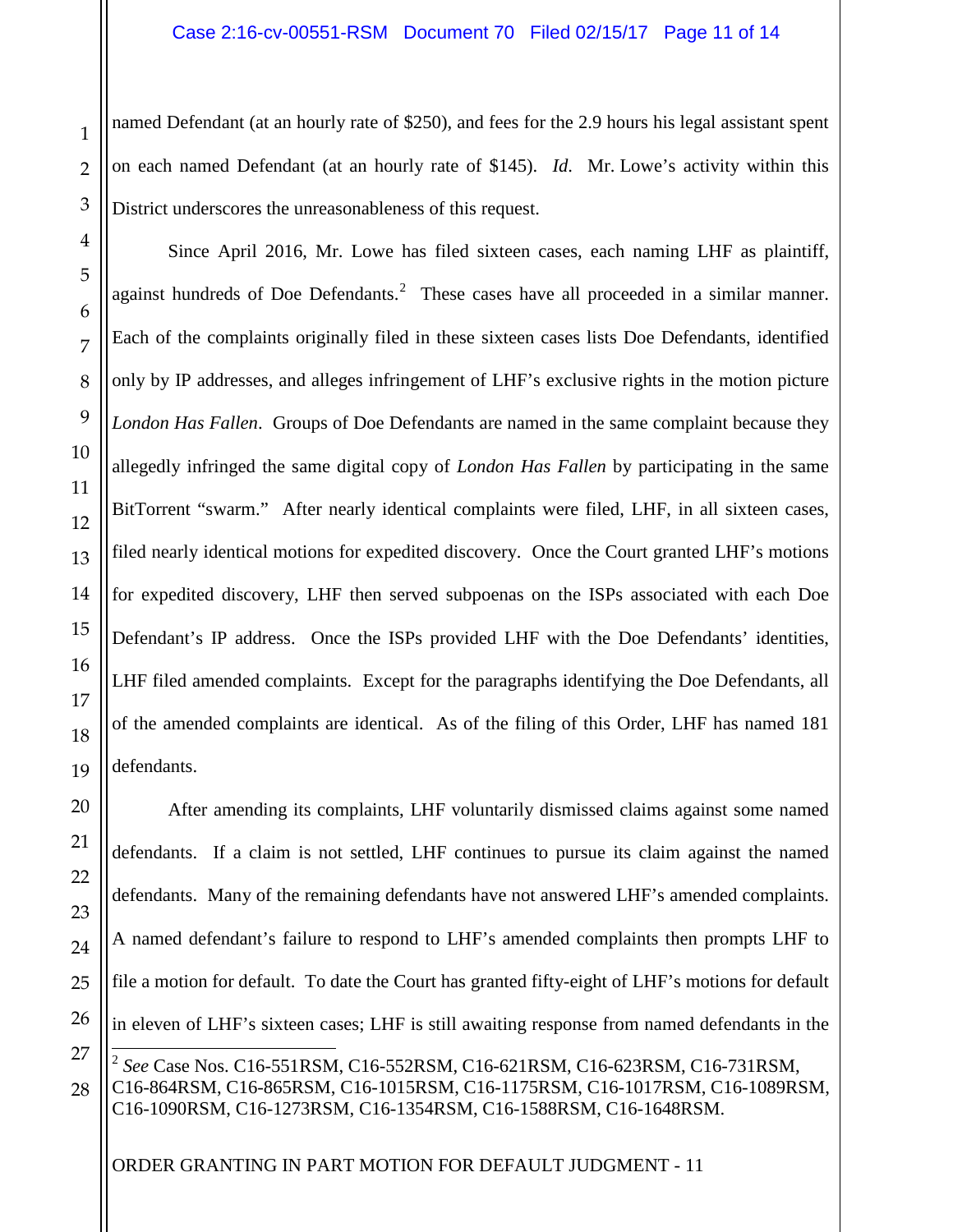five remaining cases. Except for the captions, the motions for default are identical. After the Court grants LHF's motions for default, LHF files nearly identical motions for default judgment.

While there is nothing wrong with LHF's filing of several infringement claims, it is wrong for LHF's counsel to file identical complaints and motions with the Court and then expect the Court to believe that it spent *hundreds* of hours preparing those same complaints and motions. *See Malibu Media, LLC v. Schelling*, 31 F. Supp. 3d 910, 912-13 (E.D. Mich. 2014) ("If Malibu Media is experiencing a massive invasion of infringers, it is entitled to seek redress through the courts."). In this case, Mr. Lowe would have the Court believe that he alone spent 185 hours in preparing the filings of the fifty-one named Defendants against whom default judgment is now sought. This extravagant number of hours does not include the 138.6 hours claimed by Mr. Lowe's associate attorney, or the 130.4 hours attributed to Mr. Lowe's legal assistant.

There is nothing unique, or complex, about engaging in what can only be described as "the essence of form pleading," and the Court will not condone unreasonable attorneys' fees requests. *Malibu*, 31 F. Supp. 3d at 912-13 ("[T]here is nothing unique about this case against [defendant], it is quite a stretch to suggest that drafting and preparing the complaint for filing took more than an hour, or that 1.3 hours were spent on drafting a motion for default judgment."). Here, aside from requesting an unbelievable number of hours, Mr. Lowe has also engaged in the practice of block billing. *See* Dkts. #60 ¶ 10, #62 ¶ 10, #64 ¶ 10, #66 ¶ 10. Given this practice, the Court cannot adequately determine the amount of time spent on several of the tasks Mr. Lowe requests compensation for. However, even if he had not engaged in this practice, the Court finds it hard to believe that Mr. Lowe and his associate attorney spent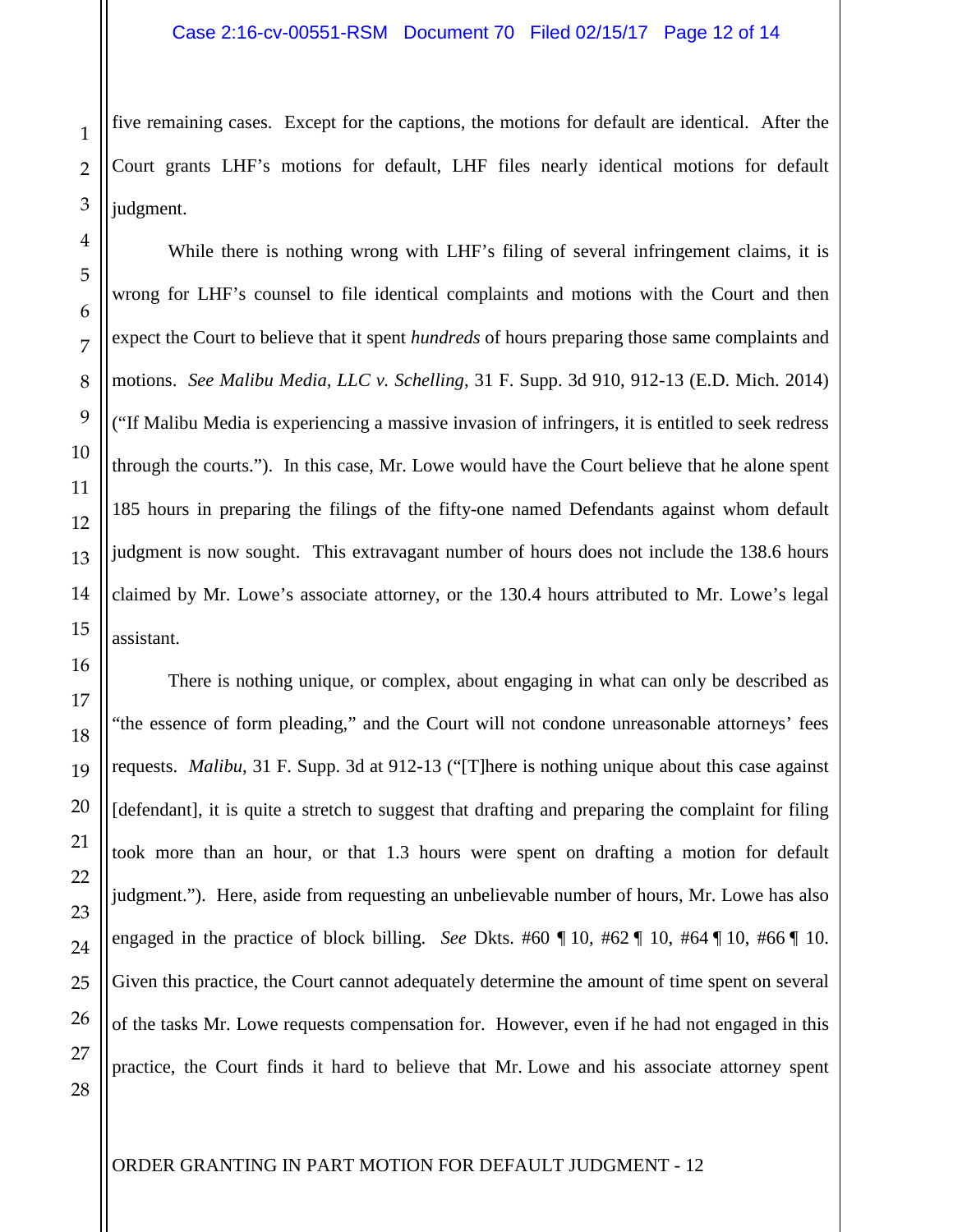hundreds of hours to prepare filings in LHF's related cases that are nearly identical to filings Mr. Lowe has previously used in other unrelated cases. *See, e.g.*, Case Nos. C16-371RSL and C14-1684RAJ.

Instead of awarding the unreasonable number of hours requested by LHF, the Court will award Mr. Lowe one (1) hour, at an hourly rate of \$300, to compensate his firm for the time he worked on each named Defendant, and one (1) hour, at an hourly rate of \$250, to compensate his firm for the time his associate attorney worked on each named Defendant. The Court will not award any of the time attributed to Mr. Lowe's legal assistant; review of the declarations submitted indicate that Mr. Lowe's legal assistant performed purely administrative tasks in this matter. *See* Dkt. #60 at 5 (descriptions include "[p]repare, print and mail waiver, request to waive summons, and amended complaint," and "[p]rovide summons, amended complaint to process server"); *also* Dkts. #62 (same), #64 (same), and Dkt #66 (same).

The Court is satisfied that an attorneys' fee of \$550 per Defendant is reasonable and sufficient to cover Mr. Lowe's form-pleading work. The requested costs from each named Defendant can be recovered in full.

## **IV. CONCLUSION**

The Court, having reviewed the relevant briefing and the remainder of the record, finds adequate bases for default judgment. Accordingly, the Court hereby finds and ORDERS:

- 1. LHF's motions for default judgment (Dkts. #59, #61, #63, and #65) are GRANTED IN PART.
- 2. Defendants are hereby permanently enjoined from directly, indirectly, or contributorily infringing LHF's exclusive rights in the motion picture film *London Has Fallen*, including without limitation by using the Internet to reproduce or copy *London Has Fallen*, to distribute *London Has Fallen*, or to make *London Has Fallen* available for distribution to the public, except pursuant to lawful written license or with the express authority of LHF;